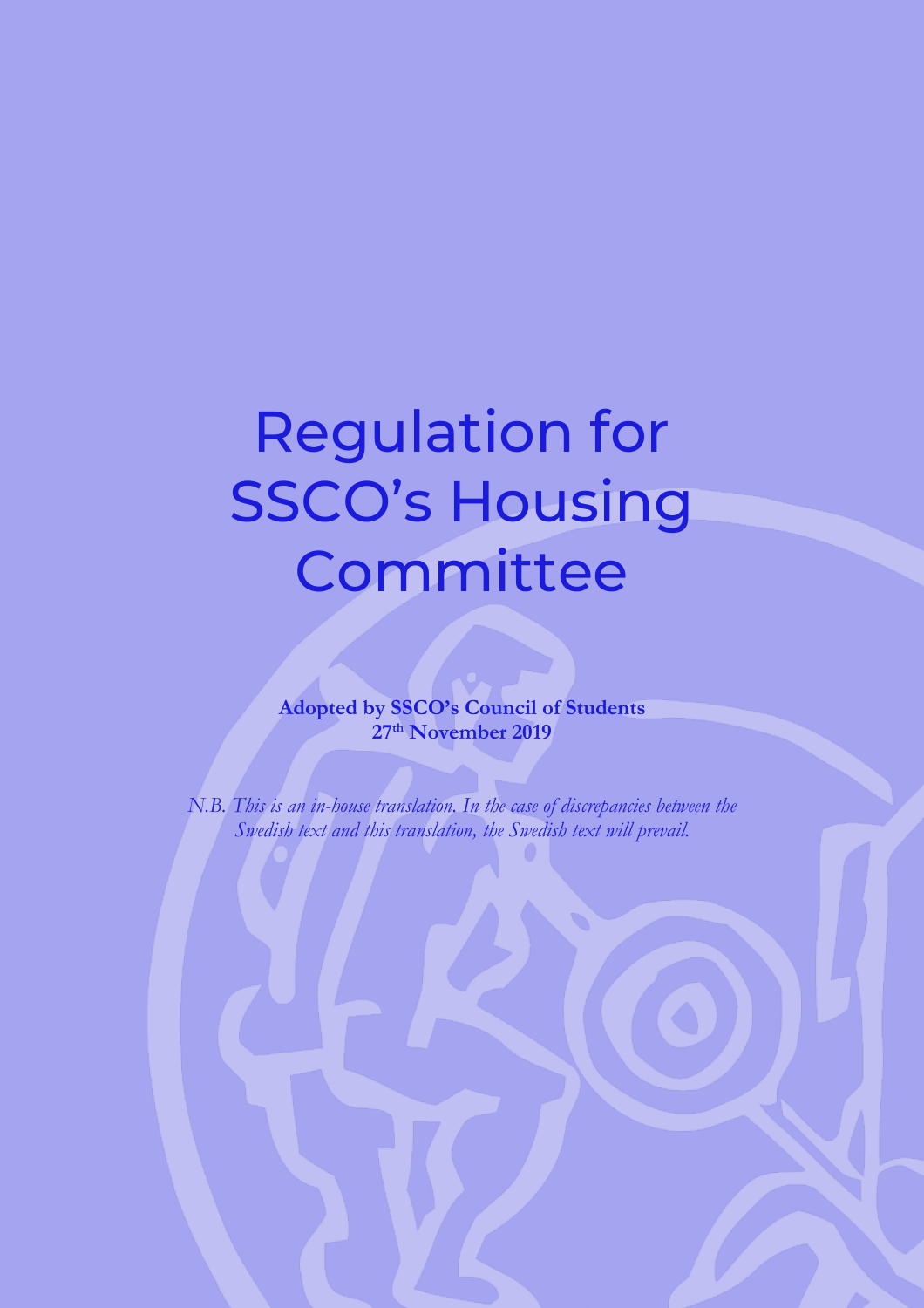

#### 1. FUNCTION

The Housing Committee shall decide upon cases relating to student housing and residing in student housing in accordance with the provisions in *Regulation for the allocation of student housing and student housing tenancy* as well as the supplementary *Instruction for the student housing waiting list and student housing tenancy*, which is decided upon by SSCO's board of trustees. The Housing Committee make independent decisions in these cases, but shall consider the regulations about rent set out in chapter 12 of the Code of Land Laws (1970:994) (Sw. *Jordabalken*) and the case law of the Svea Court of Appeal (Sw. *Sveea hovrätt*) and the Rent and Tenancy Tribunal (Sw. *Hyresnämnden*) relating to rental cases.

#### 2. COMPILATION

The Housing Committee shall be compiled of one (1) chairperson and four (4) members, of which three (3) are appointed by SSCO's board of trustees and one (1) by SSSB's board of directors. The chairperson, who should be legally adept, is appointed by SSCO's board of trustees following a nomination by SSSB. All members shall be appointed for a period of two (2) years and may thereafter be appointed for a new period.

### 3. MEETINGS

The Housing Committee convene following a summon from the chairperson, as often as business requires though at minimum six (6) times per year. The chairperson shall ensure that the cases are prepared enough that they may be decided upon with good legal security at the Housing Committee's meetings. A summon shall be issued at least ten (10) days before the meeting. If the chairperson is prevented from attending a meeting, the Housing Committee shall select an interim chairman for the meeting.

A rapporteur selected by SSSB shall prepare and present the cases that are to be decided upon by the Housing Committee. The rapporteur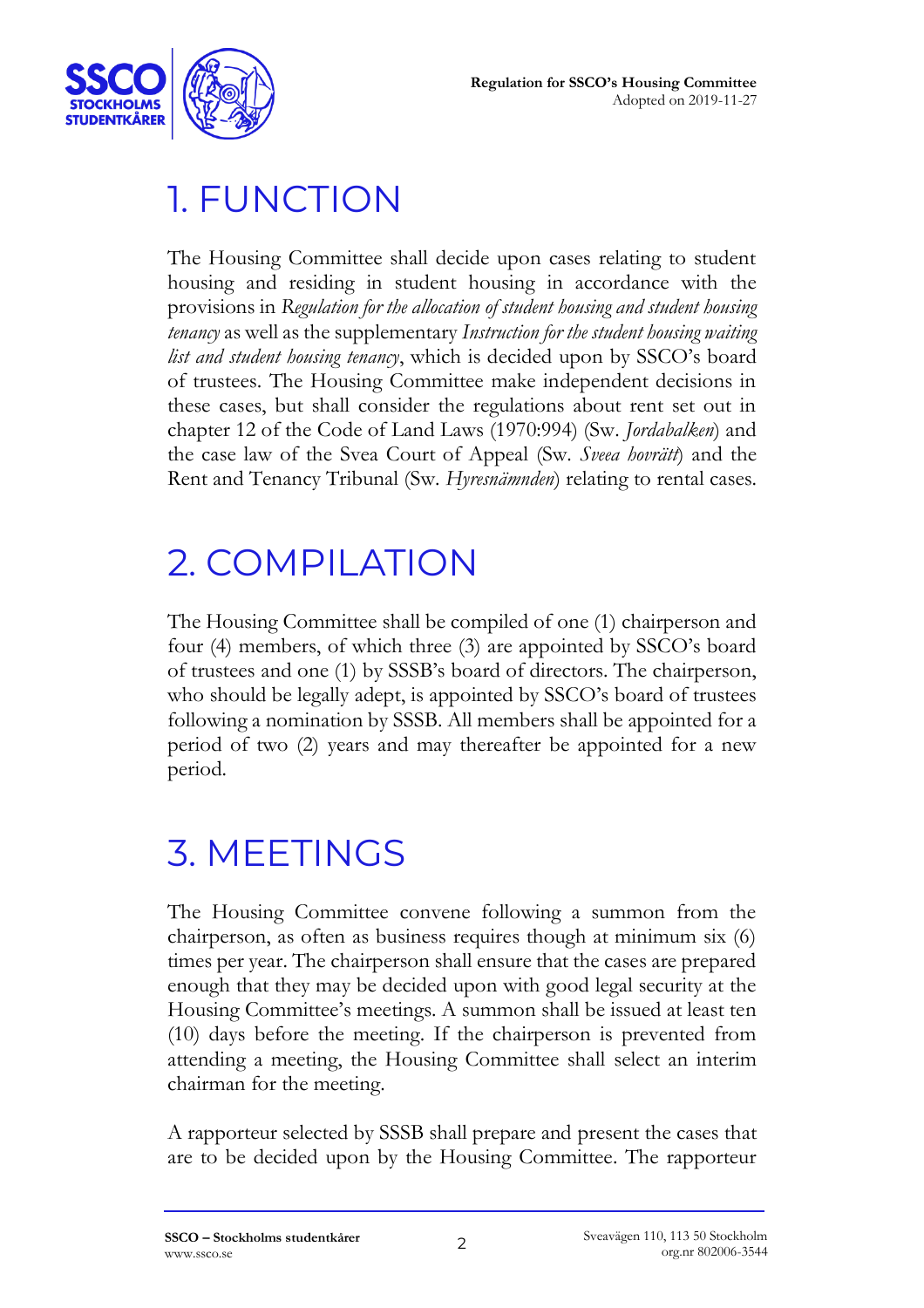

shall keep minutes and issue a written notification of the decision to the applicant.

### 4. DECISIONS

The Housing Committee hold the right to decide upon cases if at least three (3) members are present. In the event of a tie, the chairperson holds the decisive vote. Decisions that entail a rejection of stated claims shall contain the reasons that determined the outcome.

Urgent cases that cannot be delayed may in exceptional cases be assessed by the chairperson of the Housing Committee alone. The chairperson's ruling shall be recorded in minutes, issued to SSSB and reported at the next meeting.

The Housing Committee's decisions cannot be appealed, which shall be stated in the decision. It shall also be stated in the decision that some rental cases can be tried in the Rent and Tenancy Tribunal.

If within six (6) months of a decision, an applicant submits a new application of equal nature, the application shall be declined by the Housing Committee. The Housing Committee or its chairperson may decide that a case is to be examined once again if new information is presented or there are special reasons to do so.

### 5. MINUTES

Minutes of decisions shall be kept by the rapporteur at Housing Committee meetings. The minutes shall be adjusted by the chairperson and one (1) member. The minutes shall be finalised within one (1) week from the meeting and shall, in adjusted form, be available at SSSB's head office within two (2) weeks from the meeting.

Dissenting opinions may be noted in the minutes.

Considering the GDPR regulations, all documents relating to a case shall be stored by SSSB.